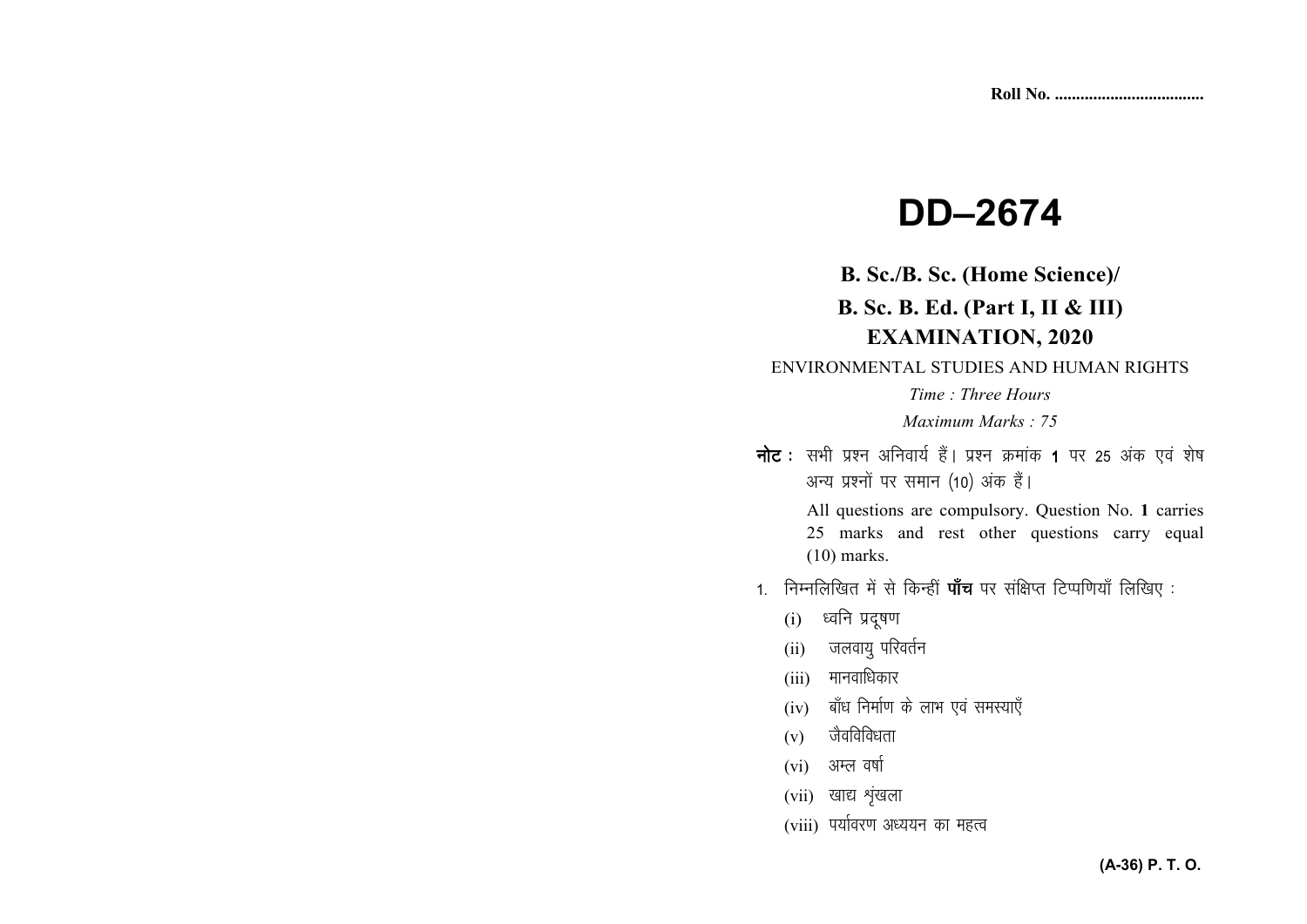Write short notes on any *five* of the following :

- (i) Noise Pollution
- (ii) Climate Change
- (iii) Human Rights
- (vi) Uses and problems of Dam formation
- (v) Biodiversity
- (vi) Acid Rain
- (vii) Food Chain
- (viii) Importance of Environmental Studies

## डकाई—1

#### **(UNIT—1)**

2. प्राकृतिक संसाधनों के प्रकारों और संरक्षण पर लेख लिखिए। Write an essay on types and conservation of NaturalResources.

#### अथवा

(*Or*)

- निम्नलिखित को समझाइए $:$
- (अ) भमि संसाधन
- (ब) खाद्य संसाधन

Describe the following :

- (a) Land resources
- (b) Food resources

## डकाई—2

#### **(UNIT—2)**

3. पारिस्थितिक तंत्र में ऊर्जा प्रवाह का वर्णन कीजिए। Describe the energy flow in Ecosystem.

#### अथवा

#### (*Or*)

- निम्नलिखित पर टिप्पणियाँ लिखिए:
- (अ) वन पारिस्थितिक तंत्र
- (ब) पारिस्थितिक पिरामिड

#### Write notes on the following :

- (a) Forest Ecosystem
- (b) Ecological Pyramid

## डकाई—3

### **(UNIT—3)**

4. जल प्रदुषण के कारण, प्रभाव एवं नियंत्रण के उपायों का वर्णन कीजिए।

Describe the causes, effect and control measures of water pollution.

#### अथवा

#### (*Or*)

निम्नलिखित को समझाइए $:$ 

- (अ) चक्रवात
- (ब) भमंडलीय ऊष्मीकरण

Explain the following :

- (a) Cyclone
- (b) Global Warming



**(UNIT—4)** 

5. मानव अधिकारों का वर्गीकरण कीजिए।

Explain the classification of Human Rights.